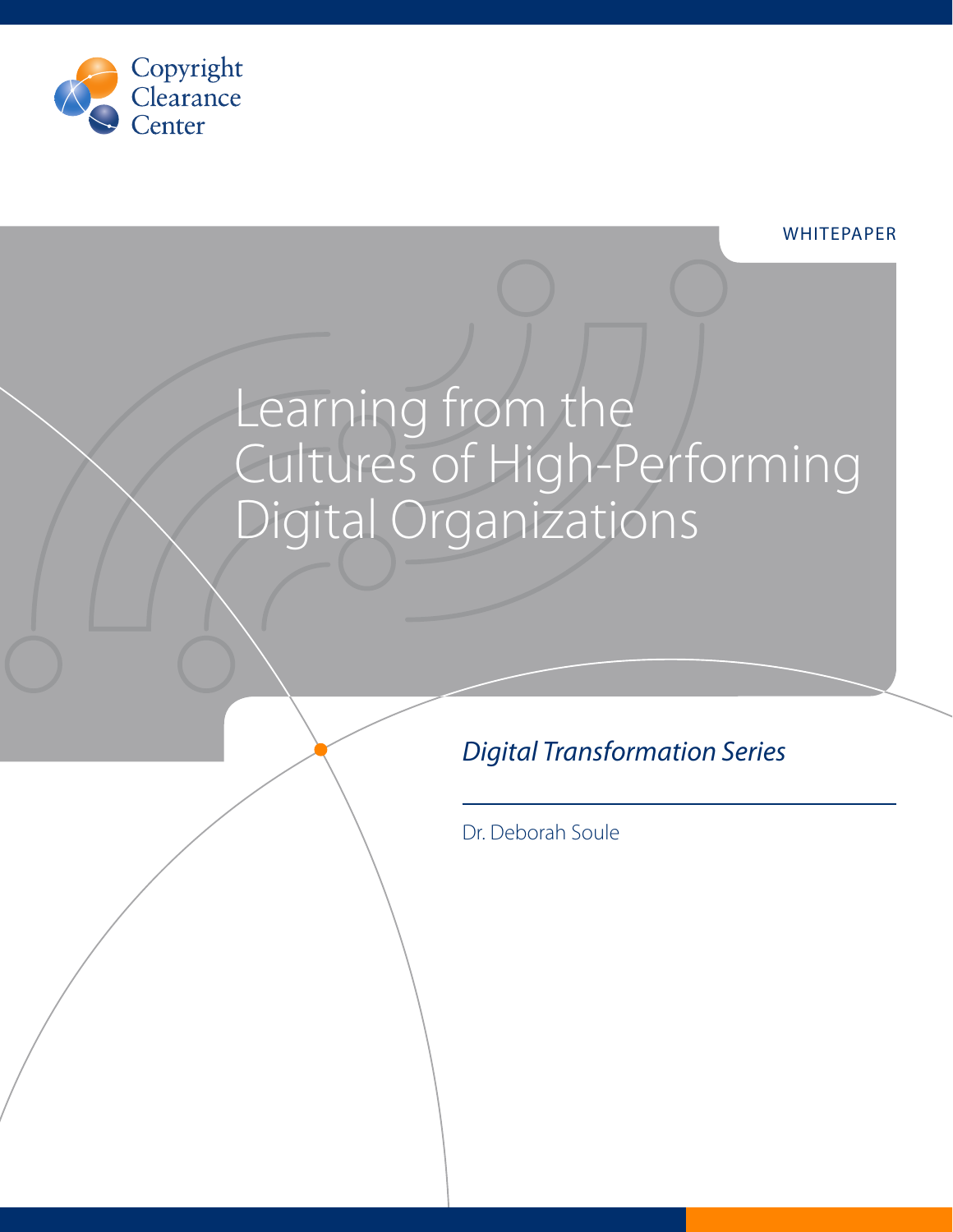Companies around the globe are collectively investing hundreds of millions on "digital"<br>transformation" initiatives, but often invest far less on the *employees* responsible for fulfilling<br>these new digital strategies. Lev transformation" initiatives, but often invest far less on the *employees* responsible for fulfilling these new digital strategies. Leveraging technology to accelerate business processes and gain competitive advantage is important, but without a clear understanding of the human impact of digital transformation, these investments are unlikely to deliver the anticipated return.

To seize new opportunities and successfully transform into a 21st century operation, organizations must first understand the fundamentals of digital transformation and how this has the potential to impact their business and their *people*.

At Copyright Clearance Center, we help organizations of all sizes clear the path to integrated data and information, accelerate knowledge and advance copyright. And though we've built our brand around creating innovative, award-winning software and licensing products and integrating complex technology solutions, we've built strong, enduring customer relationships by designing *what users need*. Whether creating a knowledge management workflow solution for one of the world's largest pharmaceutical companies or helping a century-old scientific publisher design and build a new content publishing system, we begin each engagement at the same point: understanding how people need to integrate, access and share information.

Throughout the course of this white paper series, we provide the "why does this matter" foundation for organizations undergoing digital transformation. Dr. Deborah Soule brings decades of experience and targeted research to answer questions like:

- Why is the process of "becoming digital" so difficult?
- How should leadership teams approach digital transformation?
- How are employee needs evolving as they experience digital transformation?

As we move toward this new frontier of digital dexterity, CCC is committed to partnering with organizations in all stages of the digital transformation journey, delivering human-driven solutions that turn information and insights into knowledge.

\*This white paper is one in a three-part series on Digital Transformation. To access the full series, please visit https://www.copyright.com/digital-transformation-series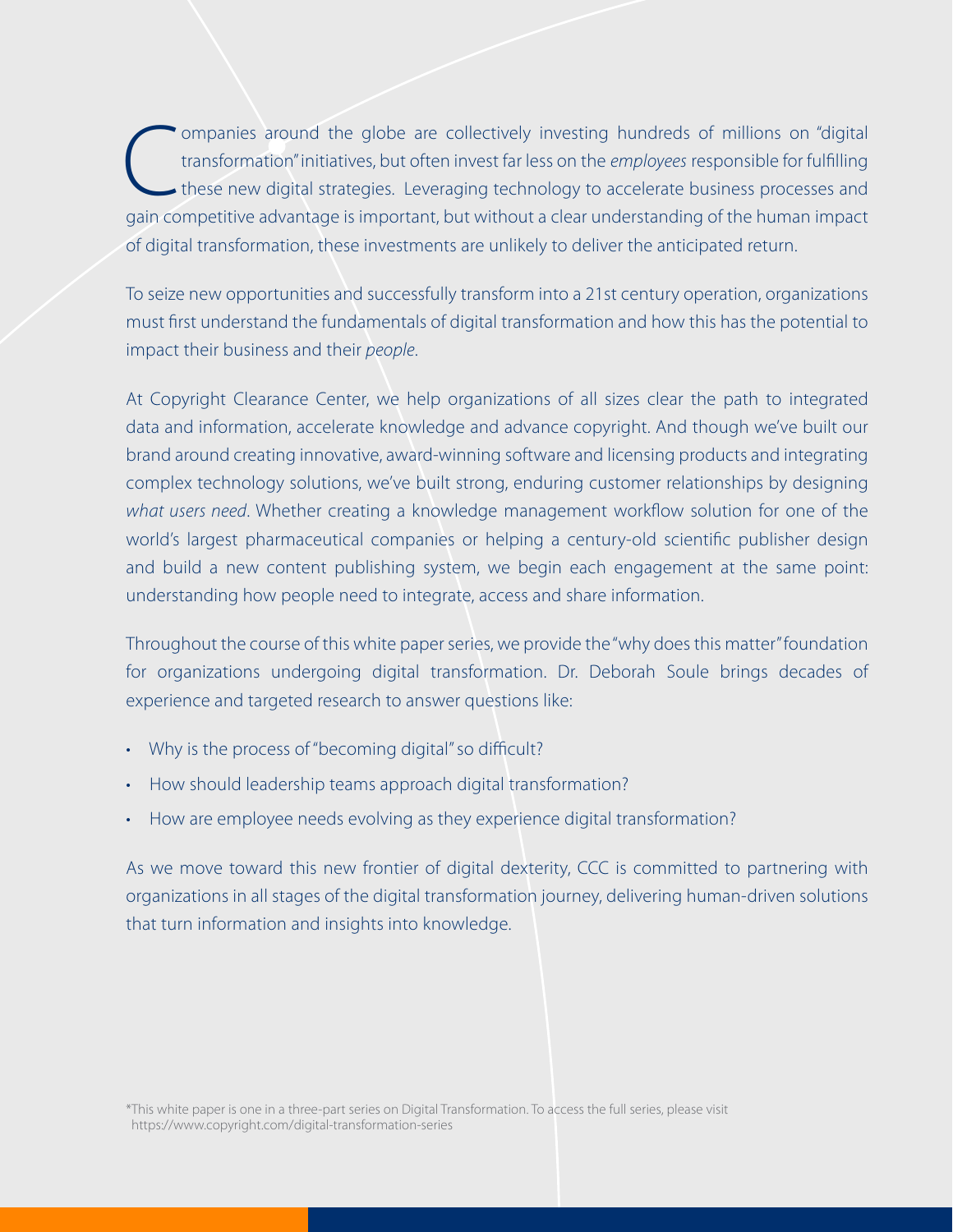Digital technologies offer new possibilities for generating value in the form of previously unimagined products, services, and solutions. Making the most of these possibilities comes not just from having access to the right resources, suitable skills and effective business processes. Research suggests that organizational culture — in the form of values, beliefs, attitudes and practices — plays an important role in success.

But what are the characteristics that help a digital organization succeed? This paper looks at the values and practices that scaffold high performance in our fast-moving and highly connected digital world.

# ORGANIZATIONAL CULTURE SHAPES ORGANIZATIONAL PERFORMANCE

Shared values and assumptions can be seen in how people in the enterprise dress, act, perform their work, and interact with each other and with the outside world. In a company's early years, founders can have a strong influence on culture formation by explicitly articulating and embodying values and attitudes. As an organization grows, its culture solidifies into taken-for-granted values, unspoken attitudes, unwritten rules and routine behaviors as people learn responses that appear to work well over time.

The aphorism that "culture eats strategy for breakfast," often attributed to Peter Drucker, captures the insight that organizational performance is often due to culture more than to strategy. For example, a thoughtful strategy may be undermined by the beliefs, values and attitudes of those who must implement that strategy. On the other hand, because culture shapes and guides collective attention, energy and effort, it can enable a group or organization to function efficiently and effectively, especially in a familiar and well-understood environment.

# ORGANIZATIONAL ENVIRONMENT INFLUENCES ORGANIZATIONAL CULTURE

The label "digital native" describes an individual who has grown up in a world of ubiquitous computing and connectivity and thus demonstrates a natural and instinctive facility with digital resources. Just as individual "digital natives" are culturally conditioned to navigate the digital world easily, so too are "digitally native" companies culturally conditioned to benefit from opportunities arising in the digital economy. The digital economy favors companies that are decisive, innovative, and fast growing. Companies like Hubspot, Netflix, Google and Amazon, for example, have thrived precisely because they have cultivated cultures to fit the dynamic environments in which they operate.

Because digital technologies and applications are becoming pervasive across industries, all organizations need to adapt to the digital economy. Their effective adaptation to this faster moving, more connected environment will require shifting their cultures as well as their strategies and operations.

Organizational culture is a system of shared assumptions, attitudes, values and beliefs which governs how people behave in organizations.

Just as individual "digital natives" are culturally conditioned to navigate the digital world easily, so too are "digitally native" companies culturally conditioned to benefit from opportunities arising in the digital economy.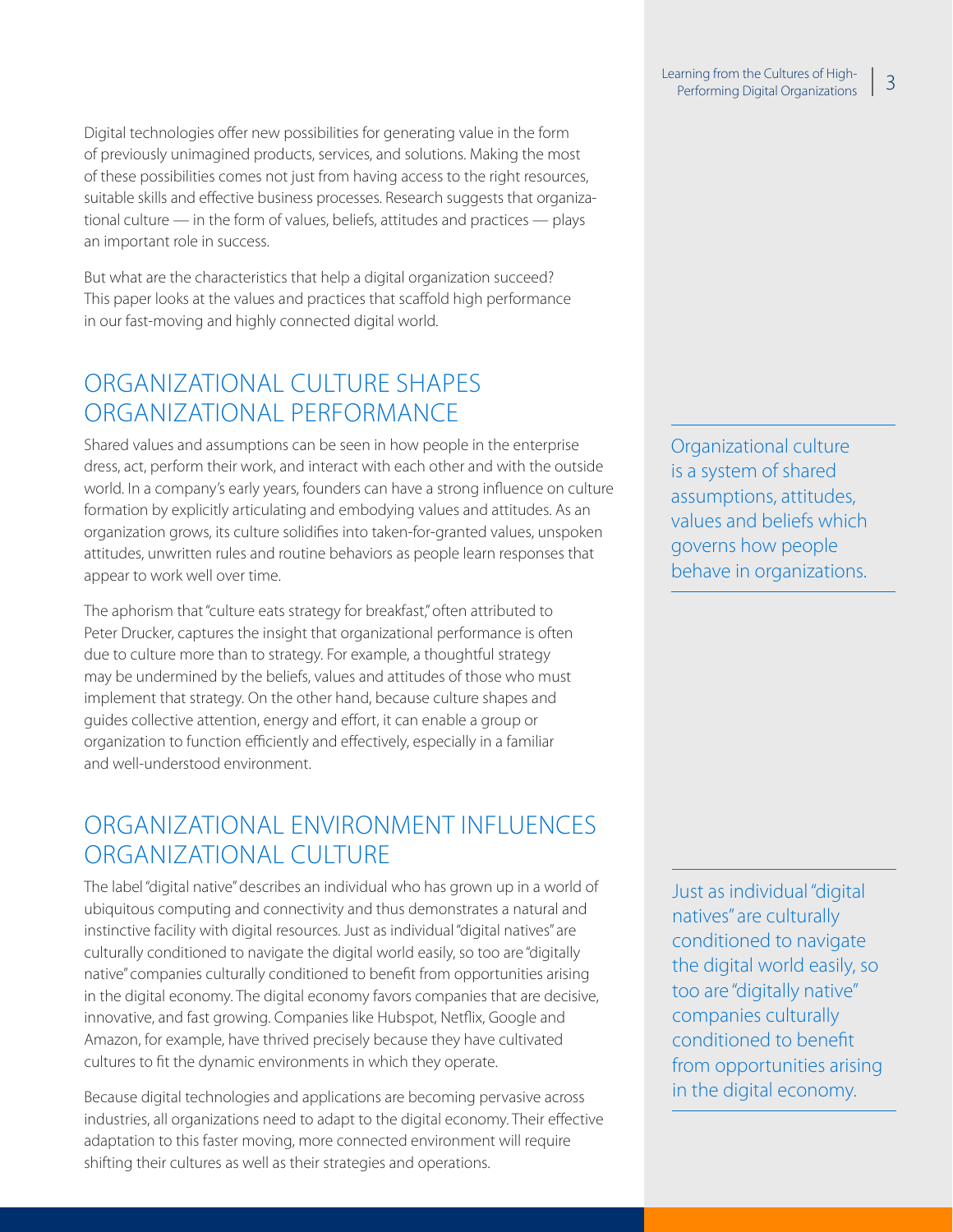

# INSIGHTS INTO THE CULTURES OF HIGH-PERFORMING DIGITAL ORGANIZATIONS

Our study<sup>1</sup> of successful digital firms reveals cultures that support organizational performance in a data-intensive, highly-connected and fast-changing environment.

It is common to think of cultures in terms of their more visible artifacts like buildings, offices and facilities, style of dress and recognizable logos. For instance, much attention focuses on the fancy corporate office complexes, bright, colorful and open workspaces, free personal services, upscale cafeteria food and casual jeans-and-hoodie uniforms. Although these visible organizational features may make life more comfortable for employees, they are not the source of new ways of working or higher levels of performance. More important are the organization's underlying values, which may be manifest through these visible markers. Values lie at the root of distinct practices that, in turn, influence performance.

We analyzed cultural accounts of both high-performing digital firms and highperforming digital units of traditional firms. We characterize a "digital" culture in terms of values and prominent behavioral practices (values-in-practice). Our analysis uncovered a small set of common values, which collectively shape subsequent choices and practices throughout these organizations.

#### **These successful organizations all place high value on:**

#### **IMPACT** They value having big aspirations to change the world, one customer at a time, and using technology to get there. **SPEED** They value an action orientation, preferring to move fast and iterate rather than waiting to have all the data or all the answers before acting. **OPENNESS** They value open and broad engagement with diverse sources of information, rather than being secretive or selective in seeking and sharing information. **AUTONOMY** They value having high levels of discretion to engage flexibly in productive and experimental activities, more than relying on controls and formally structured coordination.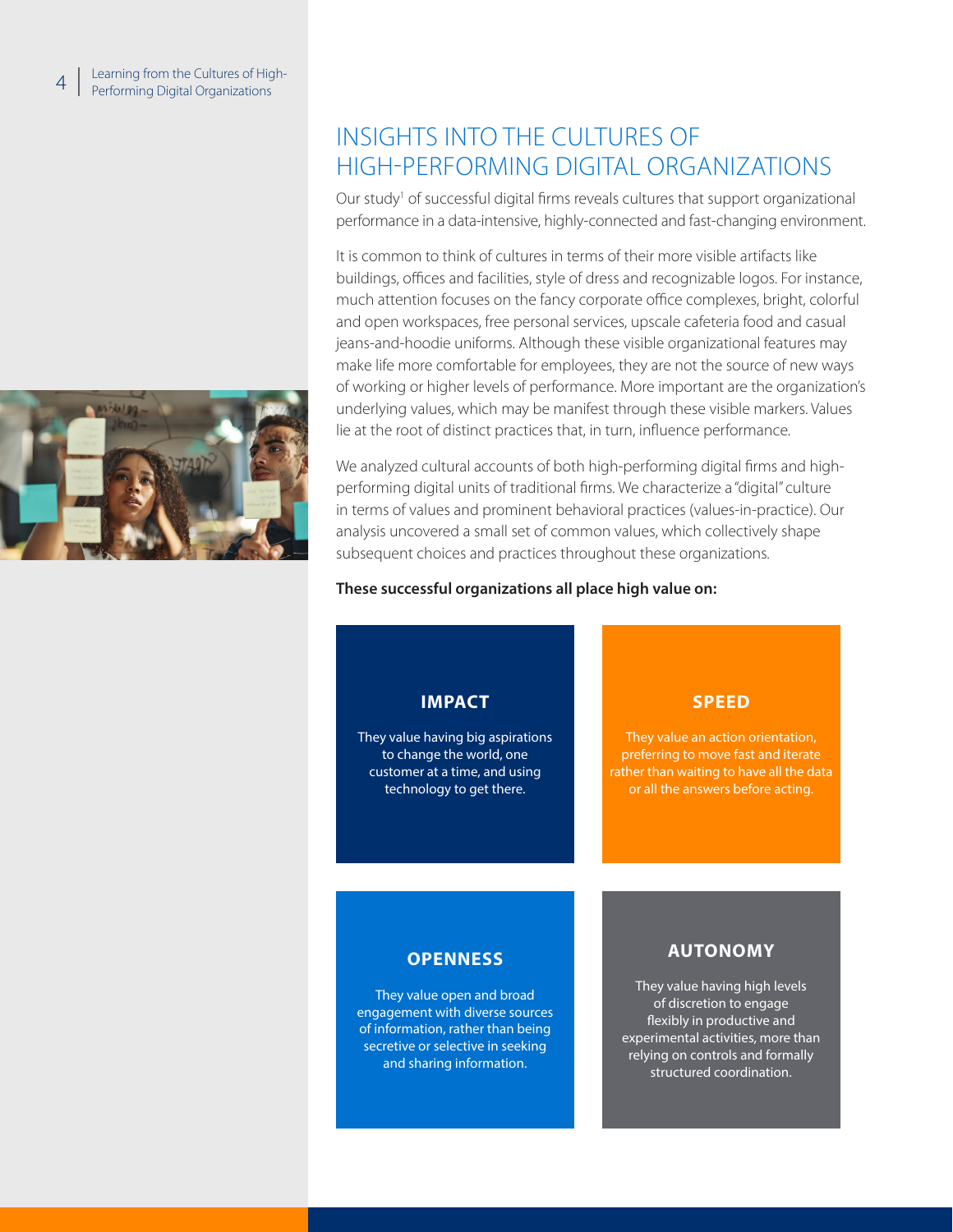#### Learning from the Cultures of Highaming from the Cultures of High-<br>Performing Digital Organizations 15

# Impact: Through customer intimacy AND immense scalability

Valuing impact means having big aspirations to change the world by reaching and responding effectively to millions of customers. Value for impact is reflected in two complementary values:

#### 1. **Customer Responsiveness**

#### 2. **Scalable Design**

Firms like Amazon and Hubspot use language like "obsessing" over customers, demonstrating how intensely they value customer responsiveness and service. Amazon talks about being "the earth's most customer-centric company." Many digital firms put huge effort into analyzing the behavioral patterns of customers to better understand their individual needs and market to them more intimately. At the same time, high-performing digital firms value the ability to scale this level of intimate service to millions of customers.

In the past, companies typically had to choose between scale and intimacy. Operations might have varied on the spectrum between job-shop and batch processing, delivering relationship-based customization or consistency at speed but rarely both. It was almost impossible to offer high customization at both high speed and large scale. But this trade-off need not persist in the presence of a digitized, real-time and connected data foundation and with the application of artificial intelligence and automation. In valuing both customer intimacy and scalable design, high-performing digital firms develop practices that position them to achieve and sustain a huge impact in the world. Recognizing the immense scalability of digital solutions, they typically focus on creating social impact and assume profit will follow.

This pair of values draws attention to the complementarity of designing for scale and being able to deliver with sensitivity to 'a market of one' in the digital world.

# Speed: Act fast AND iterate to improve

A value for speed means valuing an action orientation, preferring to move fast and iterate rather than waiting to have all the data or all the answers before acting. Value for speed is reflected in two related value choices:

#### 1. **Speed over Perfection**

#### 2. **Improvement over Success**

High-performing digital firms have a strong action orientation, preferring to decide or act quickly, even in the absence of complete information. In dynamic environments, perfection is not an option; there will always be uncertainties making it impossible to know exactly what will happen or what will be the best action. On the contrary, taking some initial action can generate new insight to

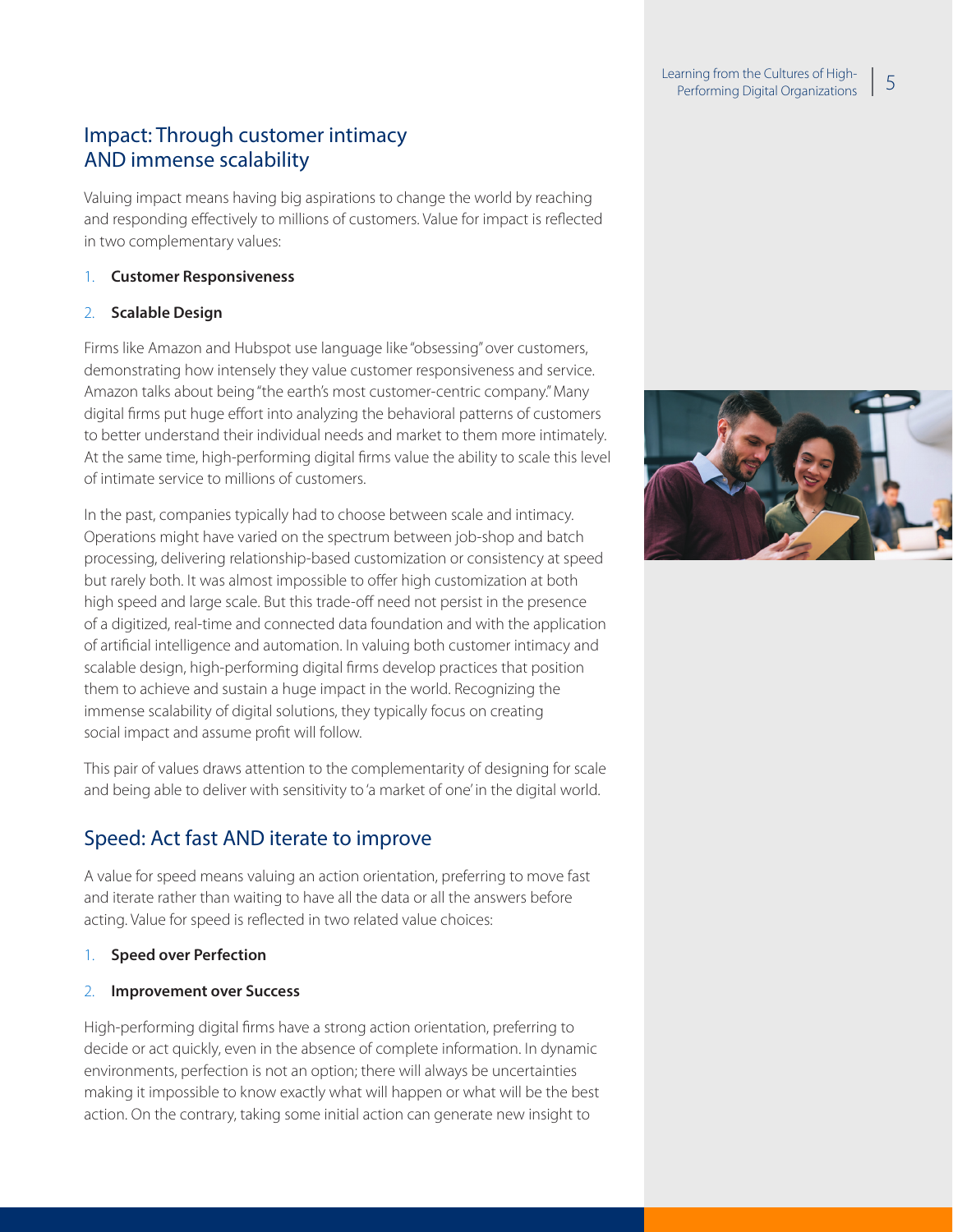

help guide future action. For example, firms like Uber, AirBnB and Amazon moved rapidly into different markets and regions. These proactive moves triggered responses from regulators and communities as well as consumers, but the new information helped these companies adapt and fine-tune their offerings.

By necessity, choices of action often produce incomplete or temporary solutions, and a tendency to "rest on one's laurels" can undermine the ongoing learning through necessary action. High-performing digital firms value rapid, repeated improvements more than success — because even clear successes can be temporary in dynamic environments.

These dual value choices focus attention on rapid execution and ongoing learning as essential and complementary capabilities in the digital world.

### Openness: Learning from machines AND humans

Valuing open and broad engagement with diverse sources of information shows in two seemingly opposite but complementary choices:

- 1. **Data over Intuition**
- 2. **Talent over Title**

High-performing digital firms increasingly value data and its analysis over the intuition and experience of even senior managers. The emphasis on data and analytics is unsurprising. Digital businesses capture immense amounts of data about customers, operations and products, and robust analysis of this data can help to identify novel insights, improve decision-making, predict longer-term outcomes and guide future actions. Also, in certain domains, relying on past experience may no longer be appropriate, because exponentially improving technologies are driving novel and complex relationships between events and outcomes.

At the same time, high-performing digital firms place huge value on having the right talent to advance their innovation goals. They recruit aggressively and are selective in their hiring, but also value key skills and expertise regardless of role, title or formal affiliation. Their rich digital resources augment human skills, enabling individuals to access information, follow conversations, discover needs and contribute specialized knowledge to issues — independently of their location or discipline. When firms value openness and sharing rather than secrecy, they work at integrating diverse sets of specialized knowledge and perspectives, and benefit more from the collective power of their human capital.

With this combination of values, high-performing digital firms get the best of both worlds. They become skilled at using analytics and automation in situations where data is abundant and skilled at cross-boundary collaboration in novel situations that are (still) beyond the power of machine learning and automation.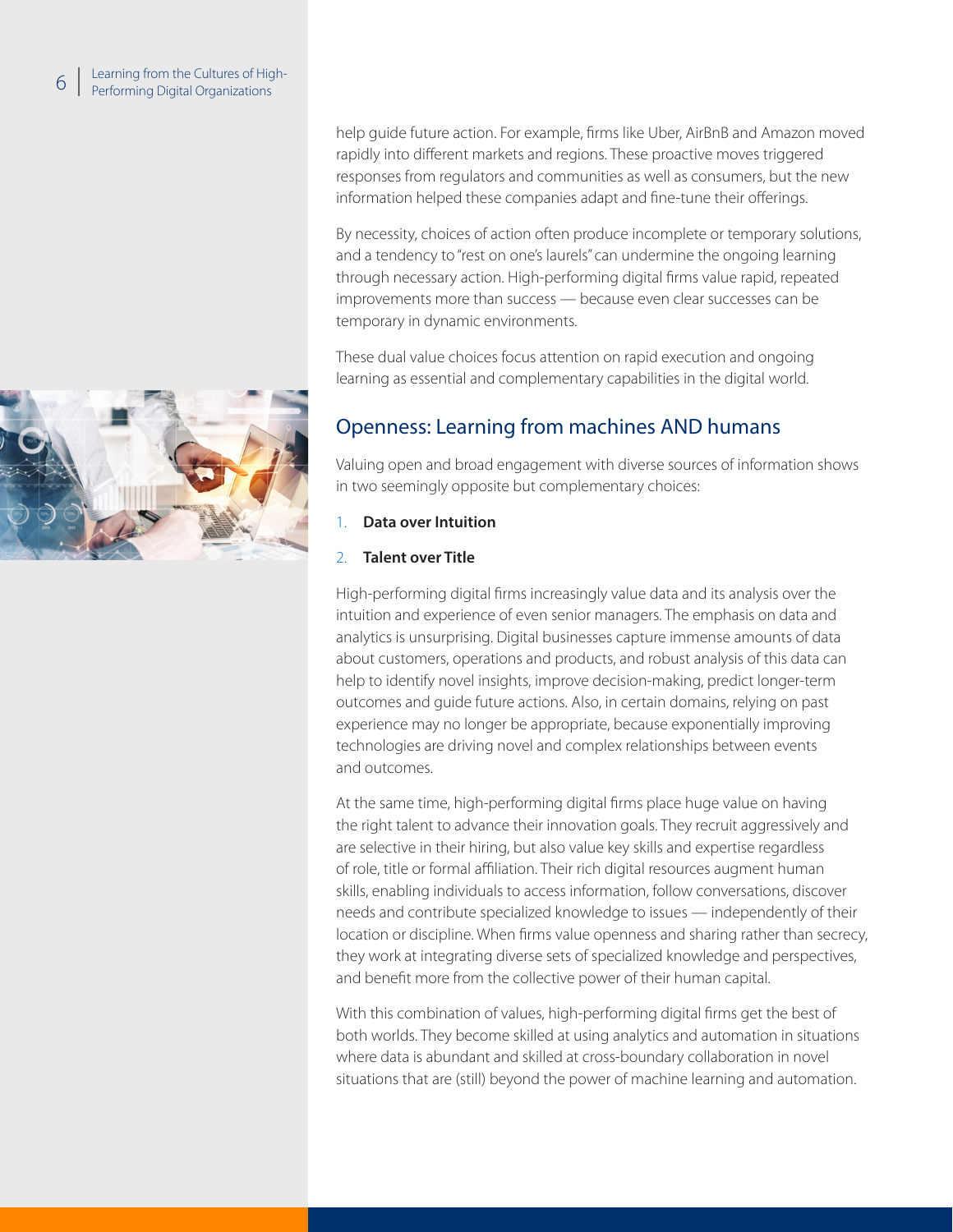#### Learning from the Cultures of Highaming nom the Cultures of Fight-<br>Performing Digital Organizations

## Autonomy: Independent authority AND transparent accountability

A value for autonomy means valuing the independent actions of individuals while holding them accountable for those actions. In the digital context, value for autonomy links two ideas:

#### 1. **Independent Authority**

#### 2. **Transparent Accountability**

High-performing digital companies typically allow their employees great latitude in their work, because the ability to engage flexibly in productive and experimental activities is a major advantage in an environment where speed is important. Delegating authority and high levels of discretion are also consistent with showing value for individuals' unique expertise and skills. In these firms, individuals might choose what to work on and with whom. They might selfselect into team projects, make major decisions independently of bosses, or work flexible hours and locations. Extensive digital resources support flexible but productive engagement without the need for formal controls and formally structured coordination.

But digital resources both enable more autonomy and reveal the results of that autonomy. Digital firms already have unprecedented visibility into digitized operations that they can monitor and analyze in real-time. Complete transparency of individual decisions and actions becomes inevitable when outcomes can be traced back to the actions or interventions of a specific individual. It is hard to hide or hide from digital results. Accordingly, many high-performing digital firms choose to value rather than avoid accountability. Instead of managing performance through bureaucratic reviews a few times a year, they adopt the ongoing use of transparent goals and performance metrics at all levels of organization. The consequences can sometimes seem harsh to outsiders, but clear expectations and explicit consequences and benefits can guide insiders to do their most effective work.

This combination of values draws attention to how high-performing digital firms attract and retain highly engaged and self-directed workers who are motivated to achieve the results to which they commit themselves.

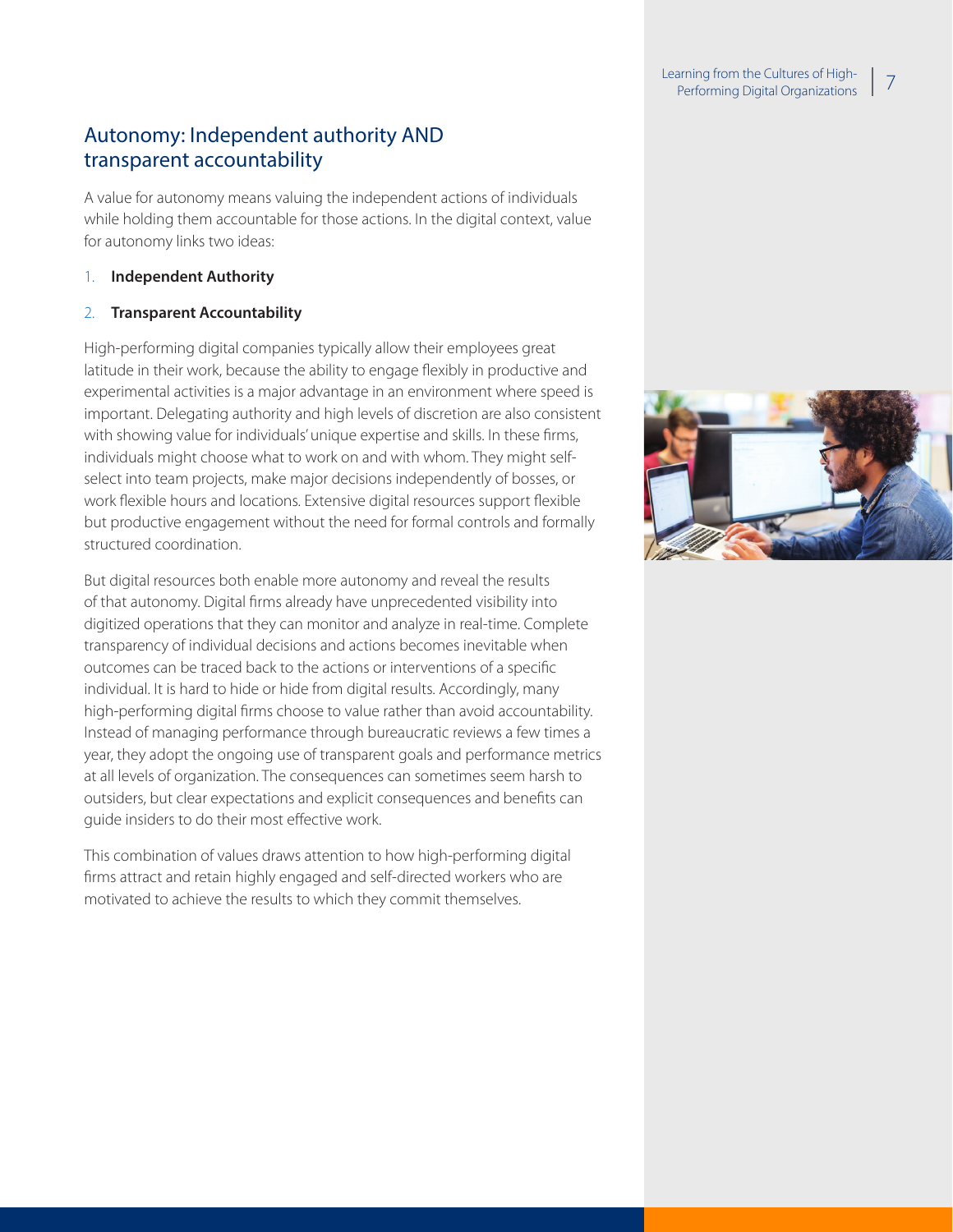Just as a "safety culture" raises an organization's chance of succeeding in an inherently dangerous environment, this "digital culture" positions an organization to thrive in a context of multiple rapidly advancing and interconnected digital technologies.

The values described above are collectively evident in a set of digitally enabled practices, which are regularly and frequently present in high-performing digital firms. These practices include:

- **• Rapid experimenting:** Constantly and systematically (e.g. A/B testing) experimenting, learning from the results, and quickly applying new insight.
- **• Self-organizing:** Quickly coordinating and collaborating without formal frameworks or structures. fluidly across functional, geographic, and organizational boundaries to solve complex problems and get things done.
- **• Driving actions and decisions with data:** Collecting and using accurate data to make decisions, solve problems and design solutions that can scale rapidly and economically.
- **• Obsessing over customers:** Intensively focusing on and quickly addressing the stated and unstated needs of both current and potential customers.

Focusing on results: Being accountable for achieving goals and continually striving for measurable results that really make a difference to customers. Our research shows that these practices reinforce one another, creating a unified culture that is an effective expression of the four key digital values. This cultural system of interrelated values and digitally enabled practices is effective in a fast-moving, connected world, because it supports generation of new information, rapid learning, clear feedback and follow-up action through both machine-driven and people-powered avenues. Just as a "safety culture" raises an organization's chance of succeeding in an inherently dangerous environment, this "digital culture" positions an organization to thrive in a context of multiple rapidly advancing and interconnected digital technologies.

# SUMMARY: LEARNING FROM A DIGITAL CULTURE

Most organizations face the demands of a ubiquitous digital environment. Many are finding that previously performance-enhancing behaviors are less effective or even downright detrimental in their new environments. They need to adapt their strategies and operations, and develop new capabilities to perform in this new environment. Most importantly, they also need to adapt their cultures to a new environment.

In this effort, leaders of traditional organizations can learn from the cultural example of high-performing digital organizations. Some take-aways:

- **•** Culture is a system of values and practices that work together to focus collective attention and effort, supporting organizational performance in the chosen environment.
- **•** Successful digital firms share a set of values and practices that are well suited to the digital economy.
- **•** Characterizing a "digital culture" in terms of its essential values and practices offers a concrete way to think about an organization's culture.